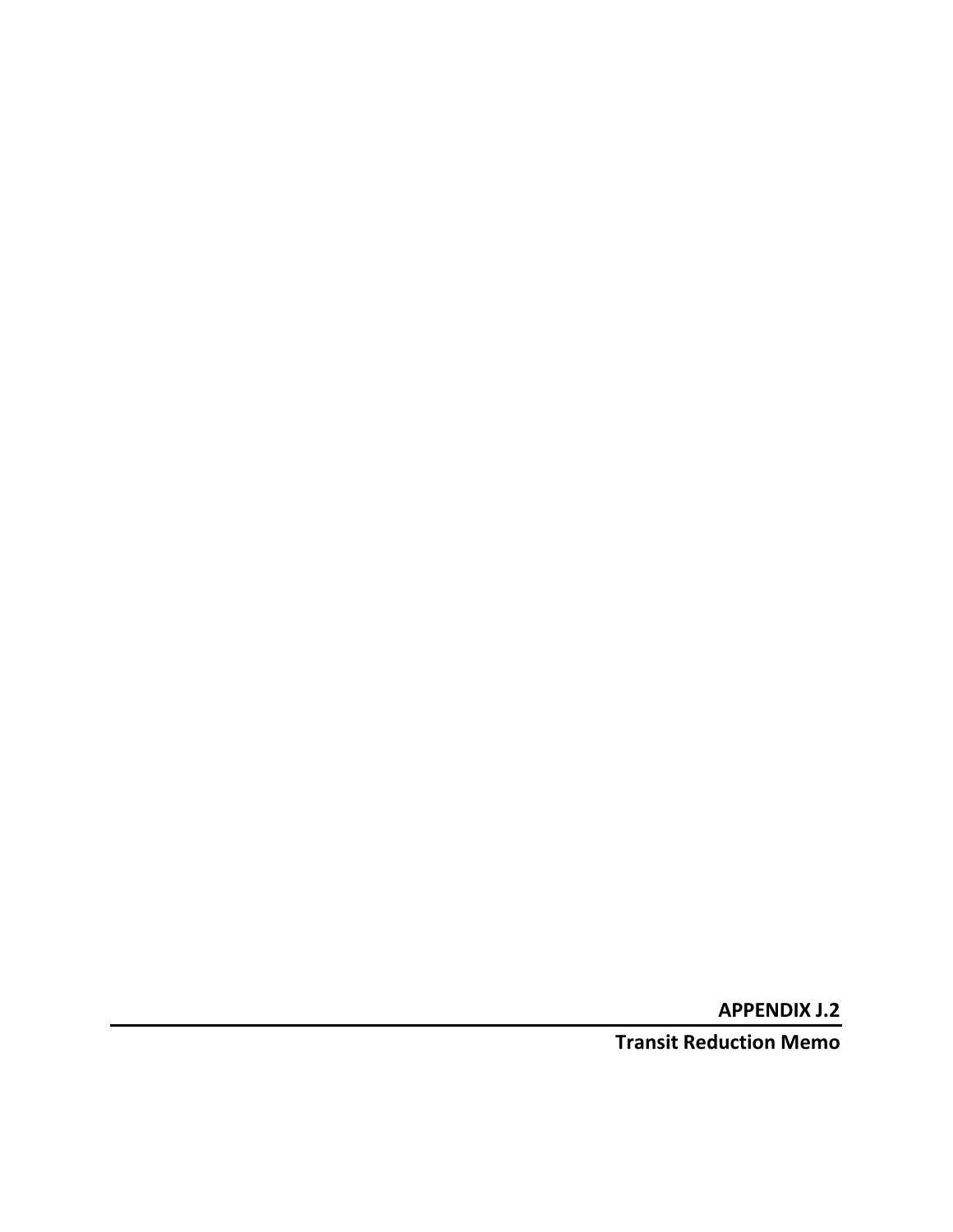

## **M E M O R A N D U M**

To: Eileen Hunt and Wes Pringle, LADOT From: Nelson\Nygaard Date: April 17, 2020 Subject: 3630 Crenshaw TAS: Additional Transit VMT Reductions

The following memorandum describes proposed VMT reductions to be applied to the 3630 Crenshaw Transportation Assessment Study (TAS). During the scoping efforts with LADOT, these factors were agreed to be proposed in the Transportation Assessment based on initial review of the VMT Calculator tool with LADOT staff. The proposed project is a joint development project between the applicant and the County of Los Angeles and Metro. The project site is currently being developed by Metro as the north terminus for the Metro Crenshaw/LAX line that intersects with the existing Metro Expo Line. This intersection and the project are designed to be a high-volume multi-modal transit hub that will also provide as a transfer point to various Metro bus lines and DASH lines at the project site. The project site includes a portal to the underground station to the Crenshaw/LAX Line on its east site, and includes a knock-out panel to a potential future portal on its west site. The Crenshaw/LAX Line is currently being tested by Metro and expected to be in operation by mid-2020, well before construction or operation of the proposed project.

# **VMT Analysis Findings**

The following section provides a summary of the results of the VMT calculator analysis findings in the TAS.

<span id="page-1-0"></span>As stated per the LADOT Transportation Analysis Guidelines (TAG), a new development would have a lessthan-significant transportation impact if the project were to achieve an average daily VMT per capita that is 15% less than the Area Planning Commission's average daily VMT per Capita. If a project were to result in VMT rates that exceed the 15%-reduction threshold, the project would be inconsistent with statewide and local environmental and transportation policies and therefore, would result in a significant transportation impact. Initial results from the LADOT VMT calculator are shown in **[Table 1](#page-1-0)**.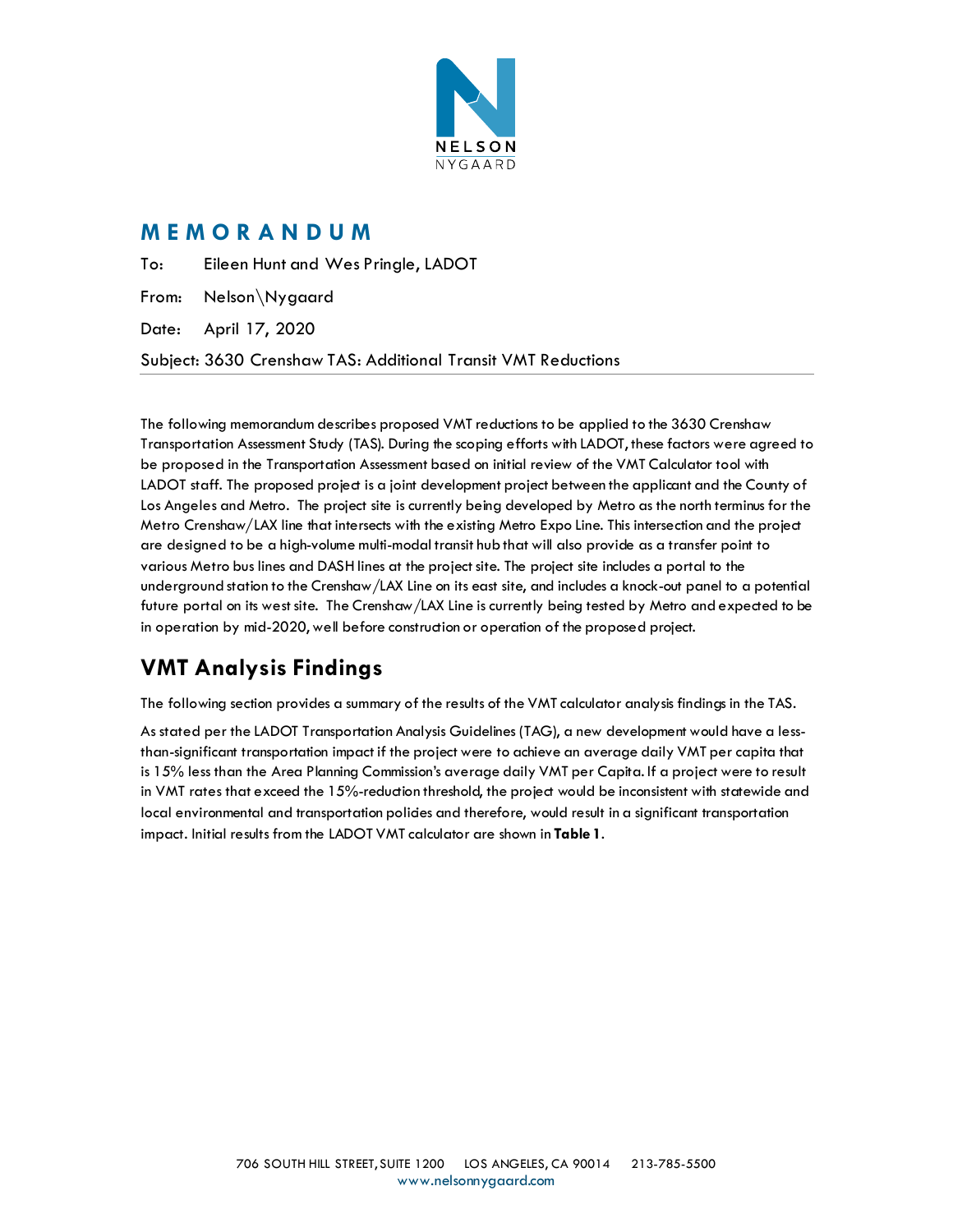| <b>Analysis Results</b>        |                           |  |  |  |
|--------------------------------|---------------------------|--|--|--|
| <b>Total Employees: 145</b>    |                           |  |  |  |
| <b>Total Population: 975</b>   |                           |  |  |  |
|                                | 3,881 Daily Vehicle Trips |  |  |  |
| 25,495 Daily VMT               |                           |  |  |  |
| 7.2 Household VMT per Capita   |                           |  |  |  |
| N/A VMT per Employee           |                           |  |  |  |
| <b>Significant VMT Impact?</b> |                           |  |  |  |
| Household $> 6.0$<br>Yes       |                           |  |  |  |
| Work $> 11.6$<br>N/A           |                           |  |  |  |

#### **Table 1 ProposedProject Analysis Results (from VMT Calculator tool)**

The analysis shows the Proposed Project would result in a *significant transportation impact for household VMT* per capita. **However, the LADOT VMT Calculator does not account for the presence of the underconstruction Metro Crenshaw/LAX Line (to be in operation in 2020, prior to project operation) as well as bus pull-outs and other station amenities that will effectively transform the Project Site and Metro site into a multi-modal transit hub for the area.**

Work VMT per Employee is not reported for projects in which the only commercial use is retail, since retail VMT impacts are not addressed by the VMT Calaulator. The Project indudes retail uses that do not exceed 50,000 square feet, and thereforemeets the screening criteria and a *no impact determination for VMT per employee* can be made for the portion of the project that contains retail uses.

## **Additional Transit VMT Reductions**

The *California Air Pollution Control Officers Association (CAPCOA) Quantifying Greenhouse Gas Mitigation Measures, August 2010[1](#page-2-0)* is a common resource for transportation practitioners to estimate a variety of VMT reduction credits. CAPCOA was used as a baseline to justify further reductions, and based on the evidence, an **11.1%** additional transit reduction is proposed based on the property's location and mix of uses. This VMT credit comes from a variety of CAPCOA transportation measures and is summarized in **[Table 2](#page-4-0)**. While there is no research identified that specifically looks at the quantitative impact of transit facility improvement as a standalone strategy, it can be reasonably assumed based on substantial evidence and our expert opinion that the future rail and bus network in the immediate Project vicinity and the Los Angeles region as a whole will be drastically altered as part of multiple Metro projects under construction or funded and in progress. This is particularly apparent directly at the Project Site, where the future Crenshaw/LAX Line (scheduled to open in 2020) will intersect the existing Expo Line. This key transit hub will allow for residents to viably commute via transit in all directions throughout Los Angeles County, connecting to future transit lines such as the Purple Line extension as well as Los Angeles International Airport.

The following measures were used to quantify the additional reductions:

<span id="page-2-0"></span><sup>1</sup> *California Air Pollution Control Officers Association (CAPCOA) Quantifying Greenhouse Gas Mitigation Measures, August 2010.* http://www.capcoa.org/wp-content/uploads/2010/11/CAPCOA-Quantification-Report-9-14-Final.pdf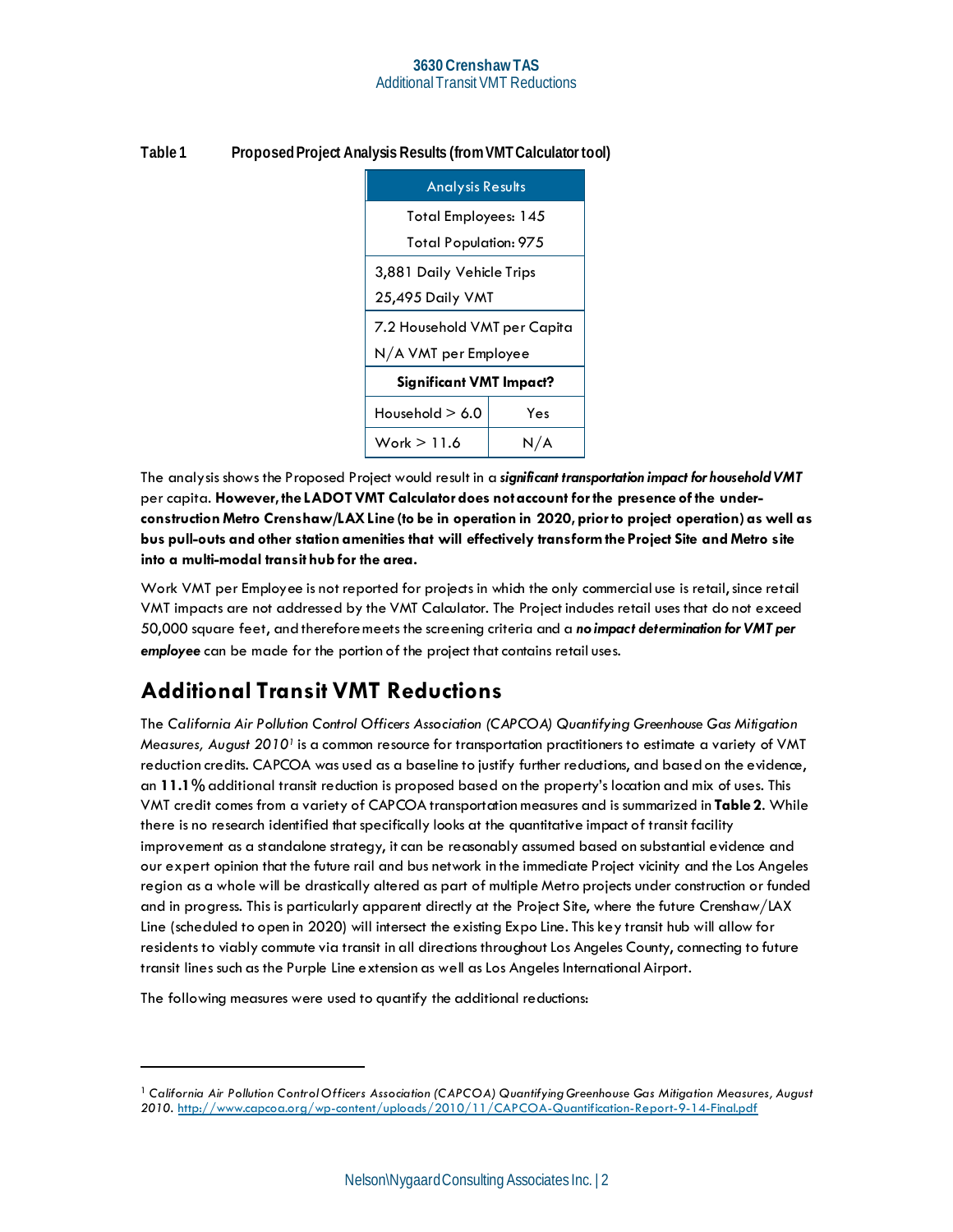## **TST-1 Provide a Bus Rapid Transit System**

CAPCOA does not have a measure that quantifies reductions for an entirely new rail system, therefore TST-4: Provide a Bus Rapid Transit System was chosen as the description from CAPCOA includes BRT systems with fixed guideways. The effects of providing a new light rail line would be expected to match or be greater than that of a BRT system, therefore the maximum allowed reduction was applied. The description in CAPCOA follow, with matching features of the Crenshaw line in **bold**:

- Grade-separated right-of-way, including bus only lanes (for buses, emergency vehides, and sometimes taxis), and other **Transit Priority measures**. Some systems use **guideways** which automatically steer the bus on portions of the route.
- **Frequent, high-capacity service**
- **High-quality vehicles that are easy to board, quiet, clean, and comfortable to ride.**
- **Pre-paid fare collection to minimize boarding delays.**
- **Integrated fare systems, allowing free or discounted transfers between routes and modes.**
- **Convenient user information and marketing programs.**
- **High quality** bus **stations with Transit Oriented Development in nearby areas.**
- **Modal integration**, with BRT **service coordinated with walking and cycling facilities, taxi services, intercity bus, rail transit, and other transportation services.**

### **TST-3 Expand Transit Network**

The project will expand the local transit network by adding or modifying existing transit service to enhance the service near the project site. This will encourage the use of transit and therefore reduce VMT. The maximum reduction was applied, as the Crenshaw Line would directly connect the Expo Line with the Green line, allowing for connections throughout the LA Metro service area.

## **Other Grouped CAPCOA Strategies**

The measures below are allowed when combined strategies are utilized. Additional expected reductions such as proximity of site to multiple transit facilities and expansion of network **(TST-3)**, described above.

#### *TST-2 Implement Transit Access Improvements*

This project will improve access to transit facilities through sidewalk/ crosswalk safety enhancements and bus shelter improvements. The benefits of Transit Access Improvements are applied because the site is proposed to be built directly above the future Crenshaw line access portal, and site design incorporates wider sidewalks and direct rail station access from entry and exit points of both the residential and mixed use retail uses in Site B, and access via a single pedestrian crossing through a nonmotorized pedestrian plaza from Site A.

#### *TST-5 Provide Bike Parking Near Transit*

Provide short-term and long-term bicycle parking near rail stations, transit stops, and freeway access points. The benefits of Station Bike Parking have no quantified impacts as a standalone strategy and should be grouped with Transit Network Expansion **(TST- 3)** to encourage multimodal use in the area and provide ease of access to nearby transit for bicyclists.

The following table summarizes the CAPCOA measures applied to determine the proposed reduction. The mitigation measures quantified generally correspond to measures previously discussed in CAPCOA's earlier reports: *CEQA and Climate Change*; and *Model Policies for Greenhouse Gases in General Plans*. Following the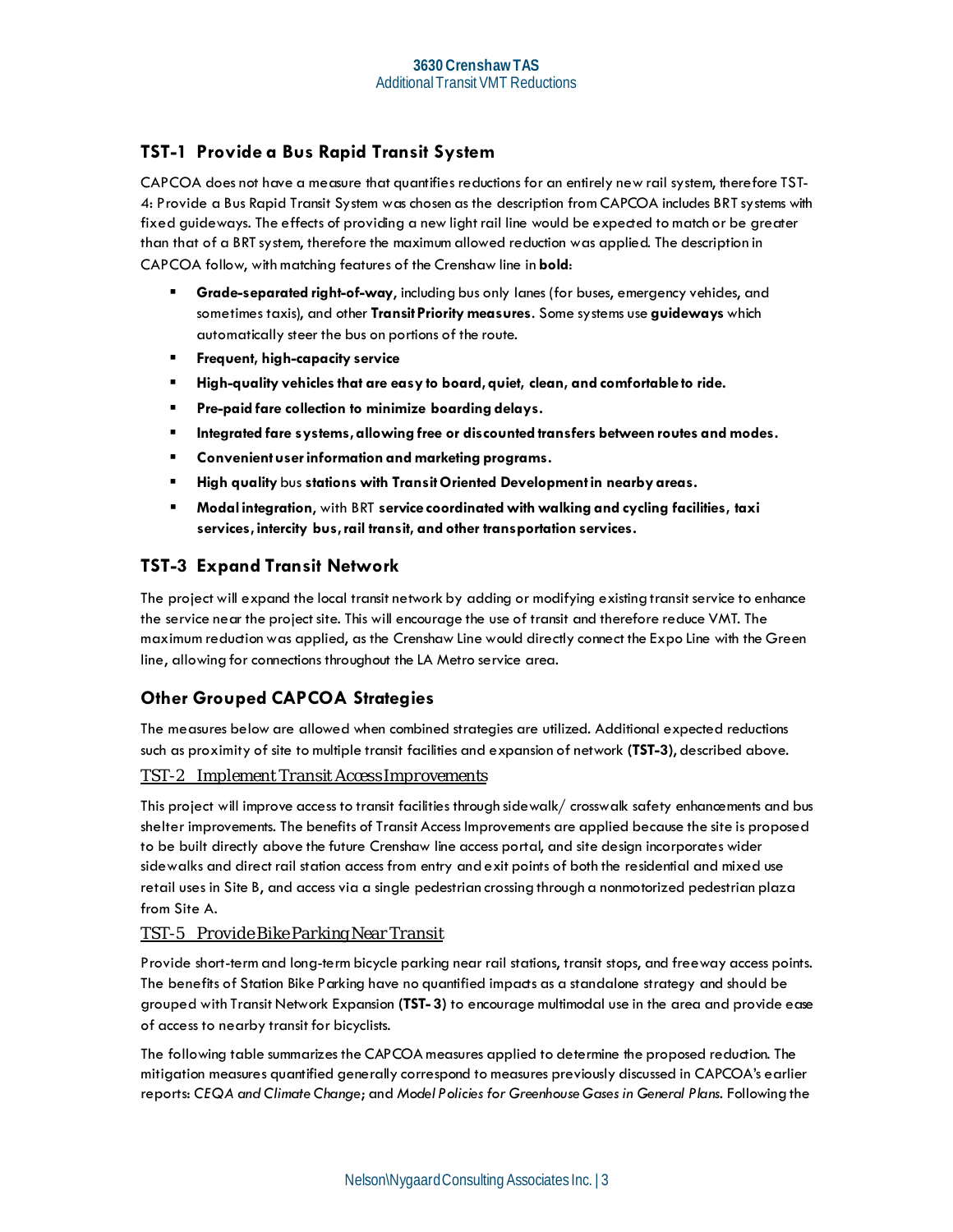measure name is a cross-reference to the corresponding measure in other previously published CAPCOA reports. The term "MP#" refers to a measure in the Model Policies document. The term "CEQA#" refers to a measure in the CEQA and Climate Change report.

#### <span id="page-4-0"></span>**Table 2 CAPCOA VMT Reduction Measures**

| <b>Transit Improvement Measure</b>                                     | <b>VMT Reduction</b>                                                   |
|------------------------------------------------------------------------|------------------------------------------------------------------------|
| CAPCOA TST-1: Provide a Bus Rapid Transit System<br>$(CEOA# MS-G3)$    | $A = 3.2%$                                                             |
| CAPCOA TST-3: Expand Transit Network (CEQA# MS-<br>G3)                 | $B = 8.2%$                                                             |
|                                                                        | Grouped Strategies - Increases effectiveness, no VMT reduction applied |
| CAPCOA TST-2: Implement Transit Access<br>Improvements (MP#LU-3.4.3)   | (Grouped strategies with TST-3)                                        |
| CAPCOA TST-5: Provide Bike Parking Near Transit<br>$(CEOAMP#TR-4.1.4)$ |                                                                        |
| Combined Additional Reductions to MXD Model<br>$X = 1 - (1-A)^*(1-B)$  | $X = 11.1376\%$ (11.1% rounded)                                        |

## **CAPCOA Application to VMT Model**

In the LADOT VMT Model, transit improvement strategies affect both home-based work (HBW) production and home based other (HBO) production trips and subsequent VMT calculations. The LADOT VMT Model's calculation methodology (**[Table 3](#page-5-0)**) was carried forward in determining additional reduction factors due to the future transit conditions surrounding the Project Site. Data utilized from the original VMT Model outputs are outlined in red. With the above referenced reductions factored into the VMT tool, a manual recalculation of HBW and HBO VMT was conducted and applied to the overall VMT analysis. The adjusted VMT Calculator with additional **11.1% transit reduction** credit is displayed in **[Table 4](#page-5-1)** along with the VMT Calculator's MXD and TDM adjustments. The transit reductions are highlighted in green, and the modified VMT calculations are highlighted in yellow. The summary of adjusted project and mitigated household VMT is shown in **[Table 5](#page-6-0)**.

It is important to note that the CAPCOA methodology does include many other categorical VMT reduction applications, as well as an entirely standalone system of applying reductions with maximum values based on the urban context. This exercise does not fully utilize CAPCOA to assume VMT reductions to replace the LADOT VMT Model. Instead, this exercise applies specific transit improvement measures to complement and add to the LADOT VMT Model, as future transit service is not represented in the latest version of the model.

Applying the additional proposed VMT reduction along with existing reductions for MXD and TDM strategies proposed with the Project, the final household per capita VMT for the Project falls below the VMT impact threshold, and therefore results in no significant impact to household VMT (*Threshold T-2.1* is **not met**).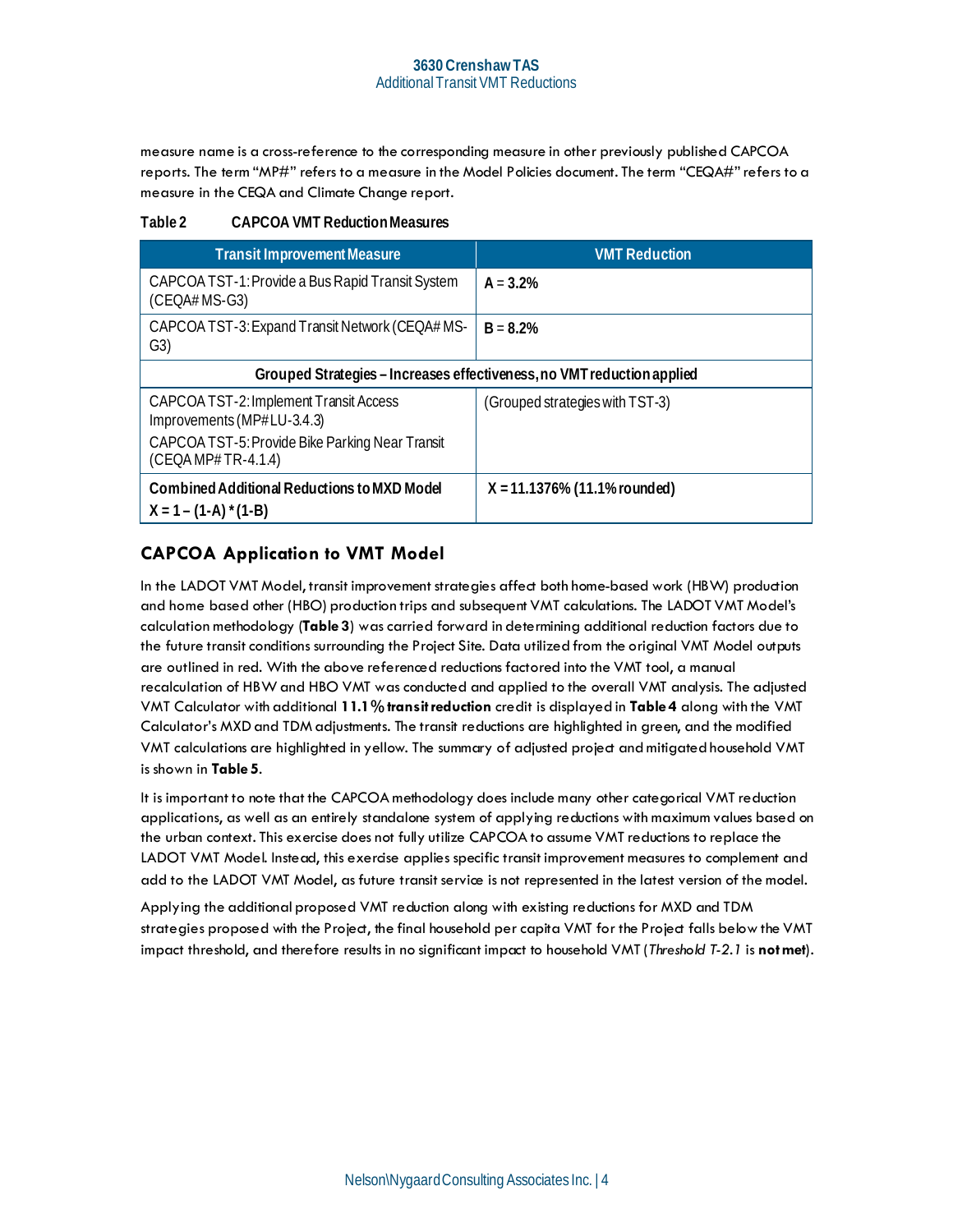**Table 3 MXD Worksheet from LADOT VMT Model**

# **CITY OF LOS ANGELES VMT CALCULATOR**

**Report 4: MXD Methodology** 

Date: March 18, 2020 **Project Name: Crenshaw Crossing Project Scenario: Build** Project Address: 3606 EXPOSITION BLVD, 90016



| <b>MXD Methodology - Project Without TDM</b>                                                                                           |       |          |       |      |        |       |
|----------------------------------------------------------------------------------------------------------------------------------------|-------|----------|-------|------|--------|-------|
| <b>Unadjusted VMT</b><br><b>Unadjusted Trips</b><br><b>MXD Adjustment</b><br><b>MXD VMT</b><br><b>MXD Trips</b><br>Average Trip Length |       |          |       |      |        |       |
| <b>Home Based Work Production</b>                                                                                                      | 537   | $-29.2%$ | 380   | 8.5  | 4,565  | 3,230 |
| Home Based Other Production                                                                                                            | 1.437 | $-32.8%$ | 966   | 5.7  | 8,191  | 5,506 |
| Non-Home Based Other Production                                                                                                        | 760   | $-11.8%$ | 670   | 7.6  | 5.776  | 5,092 |
| Home-Based Work Attraction                                                                                                             | 210   | $-35.2%$ | 136   | 10.3 | 2.163  | 1,401 |
| Home-Based Other Attraction                                                                                                            | 2.004 | $-32.3%$ | 1.356 | 5.5  | 11.022 | 7,458 |
| Non-Home Based Other Attraction                                                                                                        | 904   | $-11.6%$ | 799   | 7.0  | 6,328  | 5,593 |

<span id="page-5-0"></span>

| <b>MXD Methodology with TDM Measures</b> |                       |                         |                    |                       |                                         |                      |
|------------------------------------------|-----------------------|-------------------------|--------------------|-----------------------|-----------------------------------------|----------------------|
|                                          |                       | <b>Proposed Project</b> |                    |                       | <b>Project with Mitigation Measures</b> |                      |
|                                          | <b>TDM Adiustment</b> | <b>Project Trips</b>    | <b>Project VMT</b> | <b>TDM Adjustment</b> | <b>Mitigated Trips</b>                  | <b>Mitigated VMT</b> |
| <b>Home Based Work Production</b>        | $-19.7%$              | 305                     | 2.593              | $-19.7%$              | 305                                     | 2,593                |
| Home Based Other Production              | $-19.7%$              | 775                     | 4.420              | $-19.7%$              | 775                                     | 4.420                |
| Non-Home Based Other Production          | $-5.4%$               | 634                     | 4,815              | $-5.4%$               | 634                                     | 4,815                |
| Home-Based Work Attraction               | $-5.4%$               | 129                     | 1,325              | $-5.4%$               | 129                                     | 1,325                |
| Home-Based Other Attraction              | $-5.4%$               | 1.282                   | 7,053              | $-5.4%$               | 1,282                                   | 7,053                |
| Non-Home Based Other Attraction          | $-5.4%$               | 756                     | 5,289              | $-5.4%$               | 756                                     | 5,289                |

<span id="page-5-1"></span>

| <b>MXD VMT Methodology Per Capita &amp; Per Employee</b>           |            |       |  |  |  |  |
|--------------------------------------------------------------------|------------|-------|--|--|--|--|
| <b>Total Population: 975</b>                                       |            |       |  |  |  |  |
| <b>Total Employees: 145</b>                                        |            |       |  |  |  |  |
| <b>APC: South Los Angeles</b>                                      |            |       |  |  |  |  |
| <b>Project with Mitigation Measures</b><br><b>Proposed Project</b> |            |       |  |  |  |  |
| <b>Total Home Based Production VMT</b>                             | 7,013      | 7,013 |  |  |  |  |
| <b>Total Home Based Work Attraction VMT</b>                        | 1,325      | 1,325 |  |  |  |  |
| <b>Total Home Based VMT Per Capita</b>                             | 7.2<br>7.2 |       |  |  |  |  |
| N/A<br>N/A<br>Total Work Based VMT Per Employee                    |            |       |  |  |  |  |